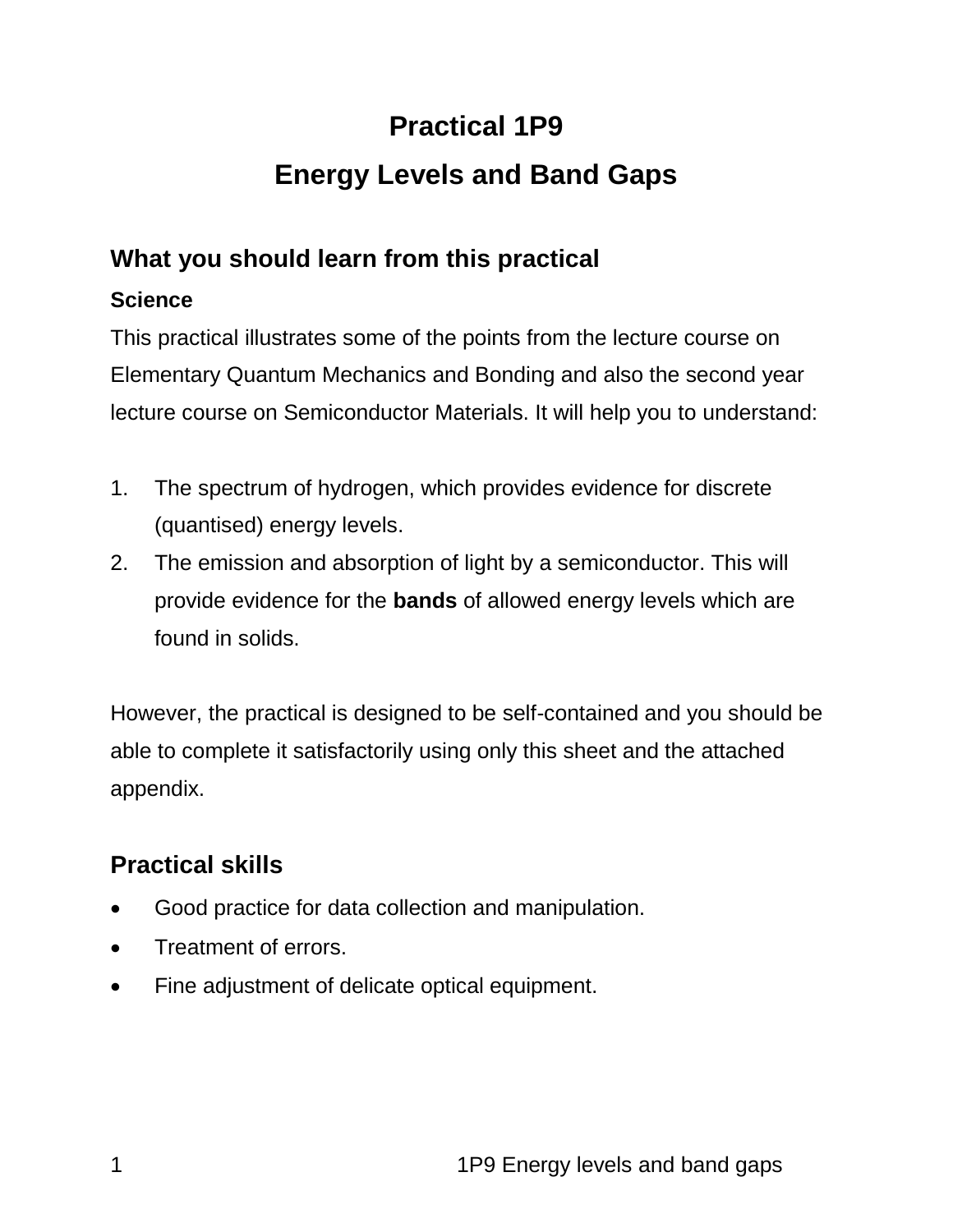## **Overview**

## **Note**

**Demonstrating:** When carrying out this practical the assistance you receive from the demonstrators is more 'light-touch' than most year one practicals. The purpose is to start to develop your confidence in your ability to follow and apply experimental descriptions you might find in the literature.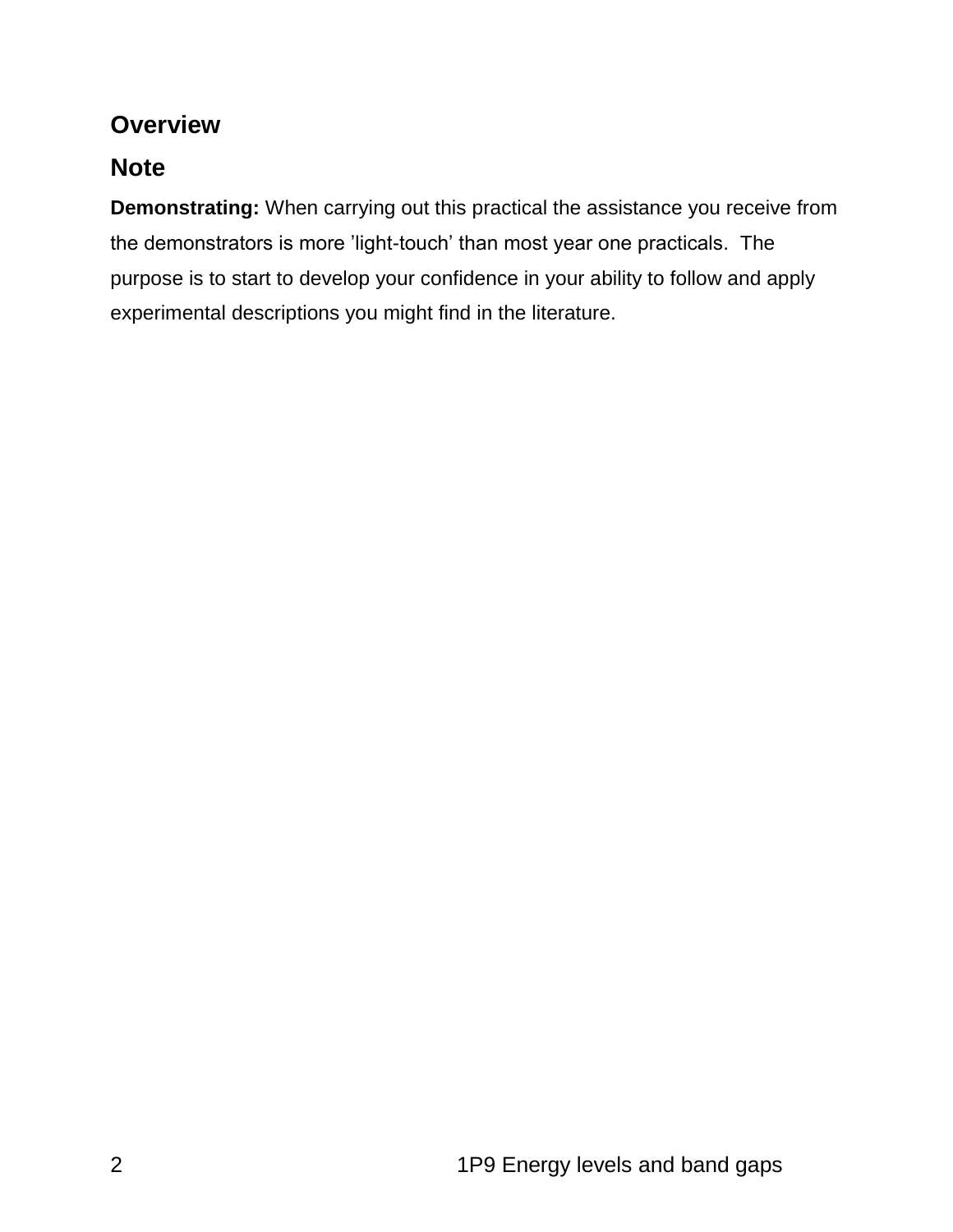The practical consists of three separate parts. The first investigates the optical emission spectrum of atomic hydrogen whilst the second investigates the emission and absorption of light by a semiconductor. In this case a blue, light-emitting diode (LED) is studied. The absorption of light by the semiconductor is measured indirectly by monitoring the photocurrent produced when the LED is illuminated with different wavelength light. The final stage of the practical is to investigate the emission and absorption of a "white LED" and deduce the way in which the device produces white light.

- 1. You will set up and align the optical monochromator. You will use the monochromator to measure the wavelength of the four visible lines in the spectrum of hydrogen. You will verify that the wavelengths obey the simple formula given in the Quantum Mechanics course and you will estimate the ionisation energy of a hydrogen atom.
- 2. You will use a tungsten halogen bulb emitting white light, a photodetector, the monochromator and the blue LED to investigate, as a function of wavelength, the absorption and emission of light by a semiconductor. The characteristics of the halogen bulb and monochromator will be measured using the photodetector, and the data will be used to correct the absorption measurements obtained from the LED to give an accurate absorption spectrum.
- 3. You will measure and then use the emission and absorption spectrum of the "white LED" to deduce how the device produces white light.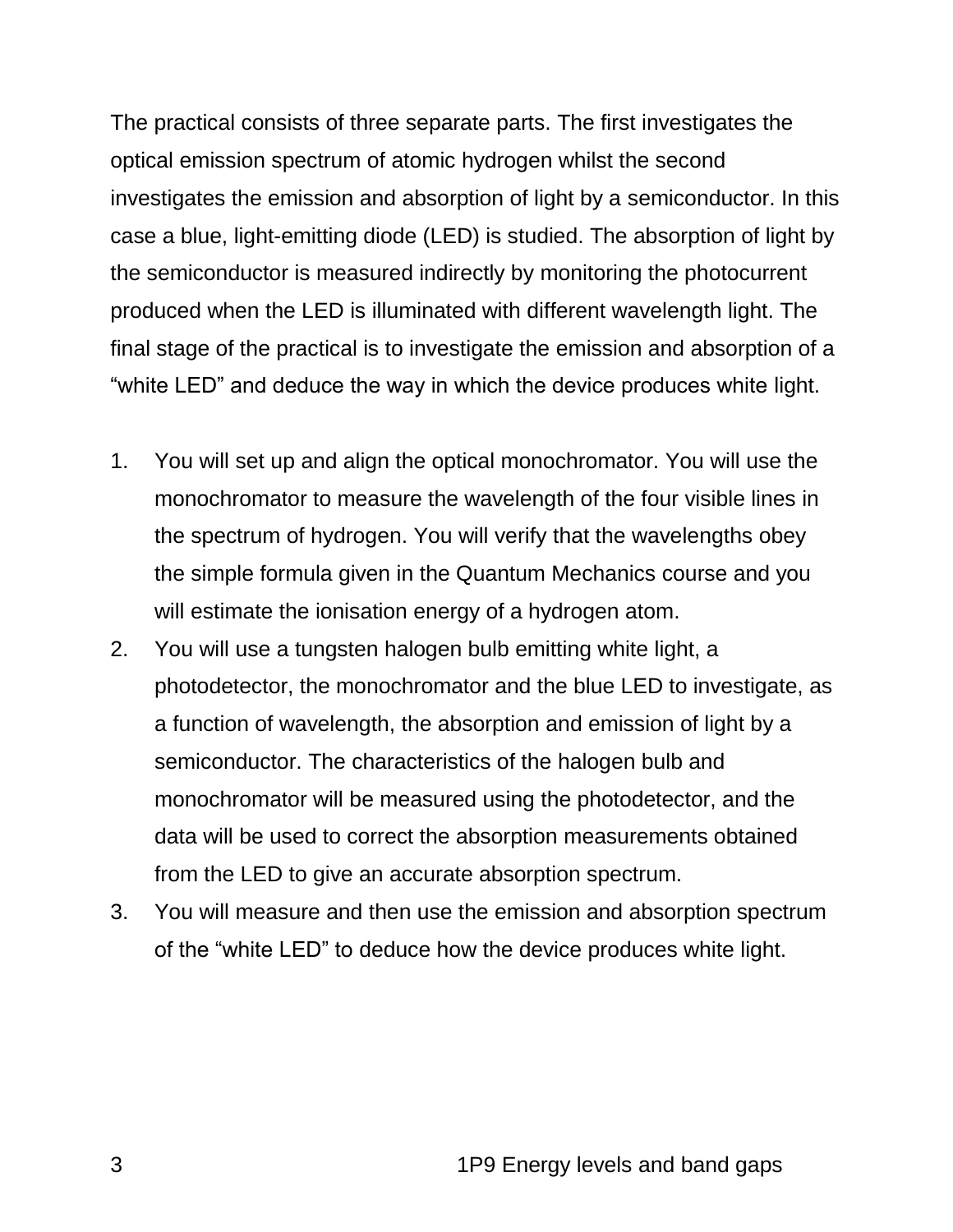## **Safety**

Do not touch the lamp tube as it gets hot enough to burn. Do not look directly into the tungsten halogen bulb.

## **Experimental details**

#### **1. The hydrogen spectrum**

There are four visible lines in the hydrogen spectrum. These lines should be observed directly by eye using the spectrometer which is set up in the laboratory. Two are blue-violet, quite close to each other, and the third one, a blue-green one, is not far away. The blue-green line is the brightest. These three lines appear over a fairly bright background. The fourth line is red, and it appears at a larger angle over a dark background.

The hydrogen lamp may also contain small quantities of impurities which can emit light, such as sodium ( $\lambda \sim 589$  nm), caesium (452 nm, 583 nm, 612 nm), chlorine (546 nm) and mercury (546 nm).

**Note:** You are provided with an optical monochromator. This is an **expensive** and delicate item of equipment. Treat it with care and never apply more than the gentlest force to the wavelength selecting handle. Never allow the digital read out to exceed a reading of 800 nm. Be careful not to knock the slit assemblies. When adjusting the slit width only turn the micrometers very gently and do **not** use slit widths greater than 2 mm.

The monochromator is set up so that the digital read out on the instrument is equivalent to the wavelength of the transmitted light measured in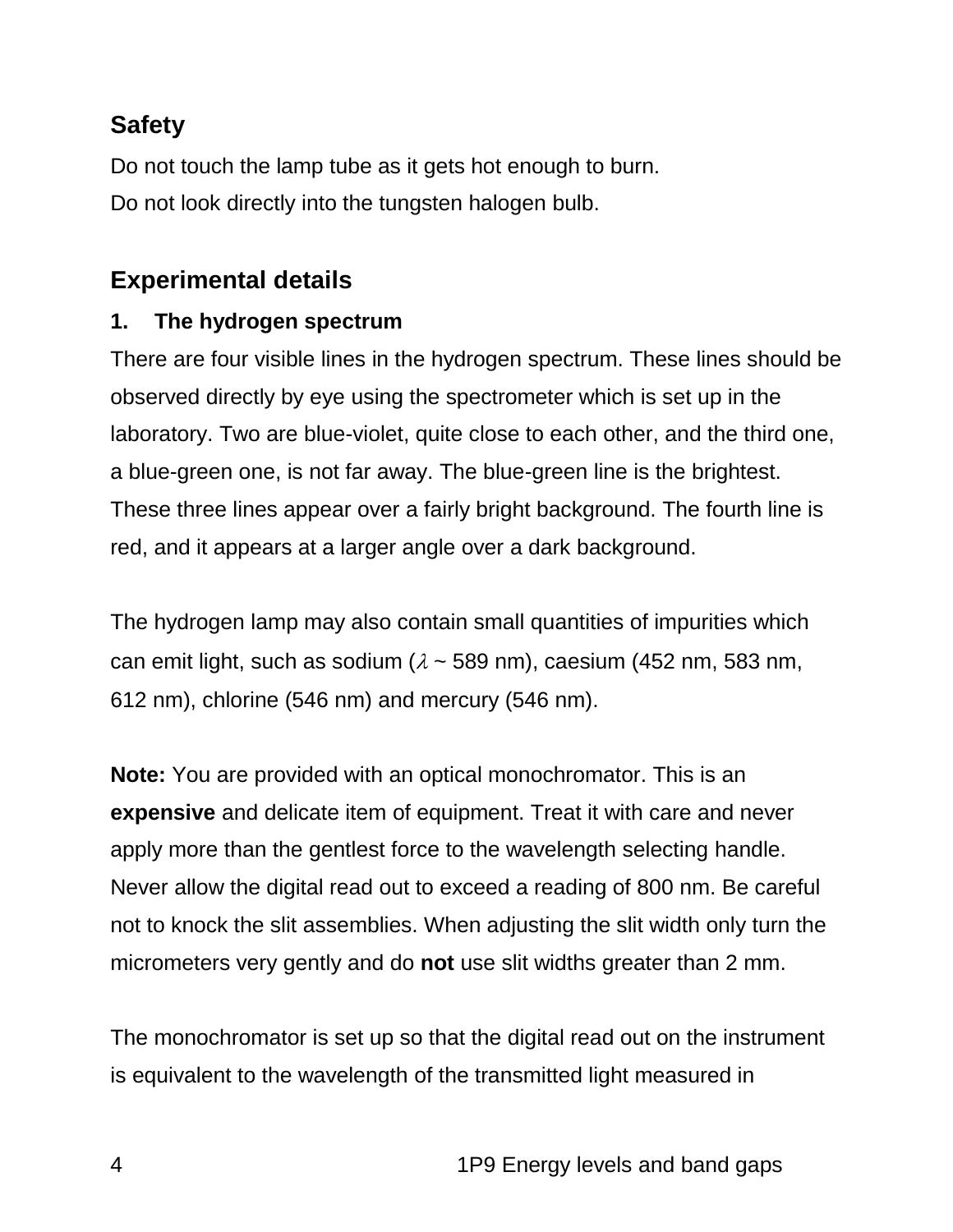nanometers. The spread in wavelength of the light transmitted through the monochromator is dependent on the slit width selected. The width of the entrance and exit slits should always be selected to be the same. A larger slit width results in more light being transmitted through the monochromator, but with less spectral resolution. For example with a slit width of 120  $\mu$ m the spectral resolution is approximately 1 nm, whilst with 1.5 mm slit width the spectral resolution is approximately 10 nm.

It is a feature of this type of monochromator that the digital read out of wavelength may show a slightly different value to the actual wavelength transmitted through the instrument. This offset in reading compared to the actual value is constant irrespective of the wavelength selected on the monochromator. The size of the offset can be measured by noting the precise value, close to zero, at which the light transmitted through the monochromator is a maximum. The difference between this reading and zero gives the magnitude of the offset. This offset should be taken into account when you measure the position of the four lines in the hydrogen spectrum and you should explain the corrections you have made to the measured values in your write-up.

- 1. Position the left edge of the carrier supporting the monochromator 25 cm from the end of the optical rail.
- 2. Set the widths of the entrance and exit slits of the monochromator to 120  $\mu$ m. Ensure that the horizontal sliders, which control the vertical extent of the light transmitted through the slits, are in the open position. This is when the round knob is pushed up against the side of the slit holder.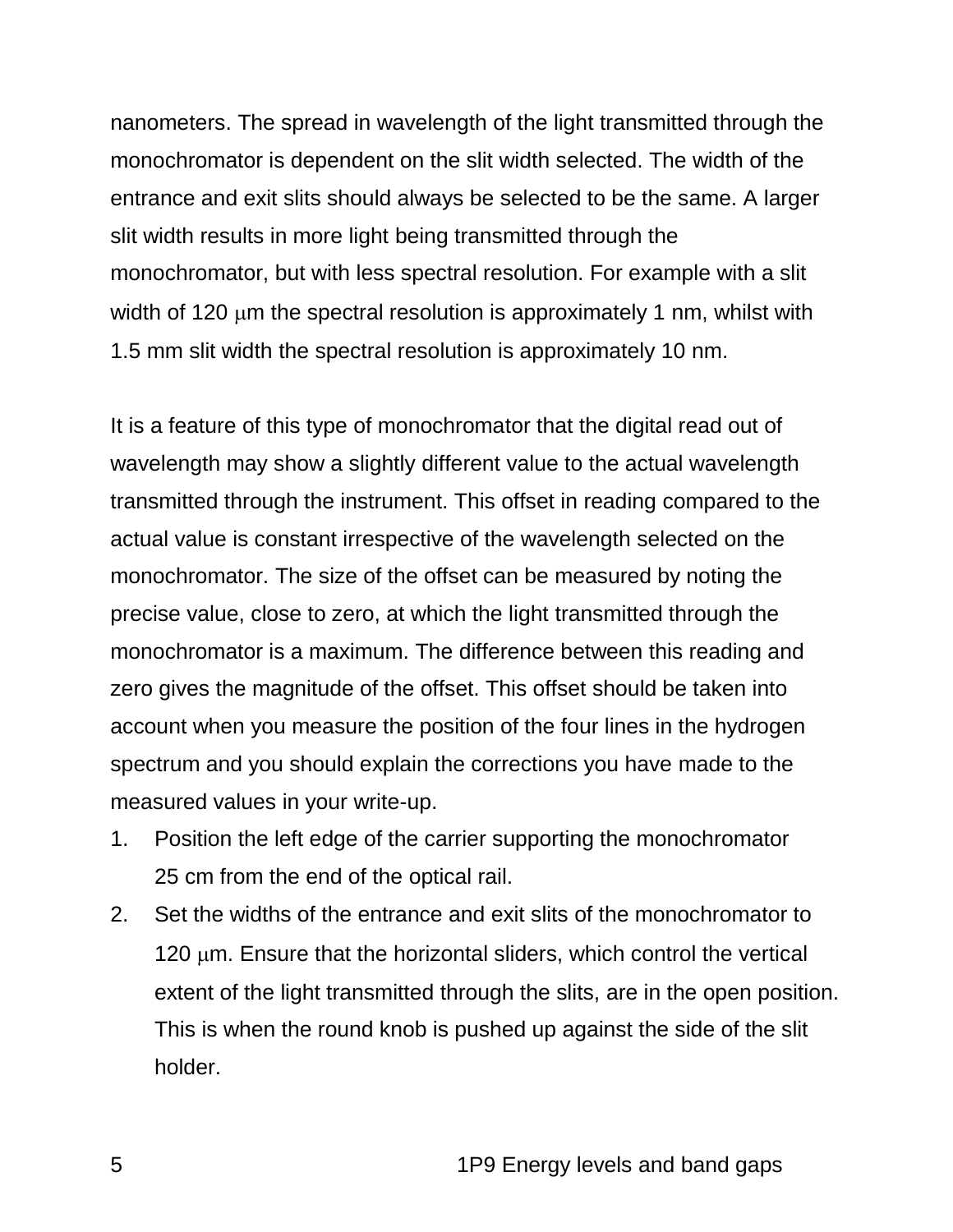- 3. Position the hydrogen lamp on the bench to the left of the monochromator and place the lens on the optical rail to focus (approximately) an image of the hydrogen lamp onto the entrance slit of the monochromator.
- 4. Position the silicon photodetector over the exit slit of the monochromator and connect it to the digital meter, which should be set to measure voltage. Ensure that the side of the connector marked white is inserted in the positive (red) terminal of the digital meter.
- 5. Adjust the monochromator so that the wavelength reading is zero (for this setting all wavelengths of light are transmitted through the monochromator) and fine position the lens and the hydrogen lamp to maximise the signal produced by the detector. You should aim to achieve a signal greater than 100 mV and you should record in your write-up the value that you obtain.
- 6. Adjust the widths of the entrance and exits slits of the monochromator to be 1.5 mm and record the position of four hydrogen lines. They have wavelengths within the range 700 to 400 nm.
- 7. Repeat step 6, but with a narrower slit width to improve the resolution of your measurements. Record the values of the slit width you use and the values of the wavelengths you measure. Since the measurement is made in air, the wavelengths you obtain are shorter than they would be in vacuum. The differences are 0.181 nm for the red line, 0.136 nm for the blue-green, 0.122 nm for the first blue-violet, and 0.116 nm for the second blue-violet.
- 8. Record the shape of the peak produced by this optical set up for the longest wavelength hydrogen line. Do this by measuring the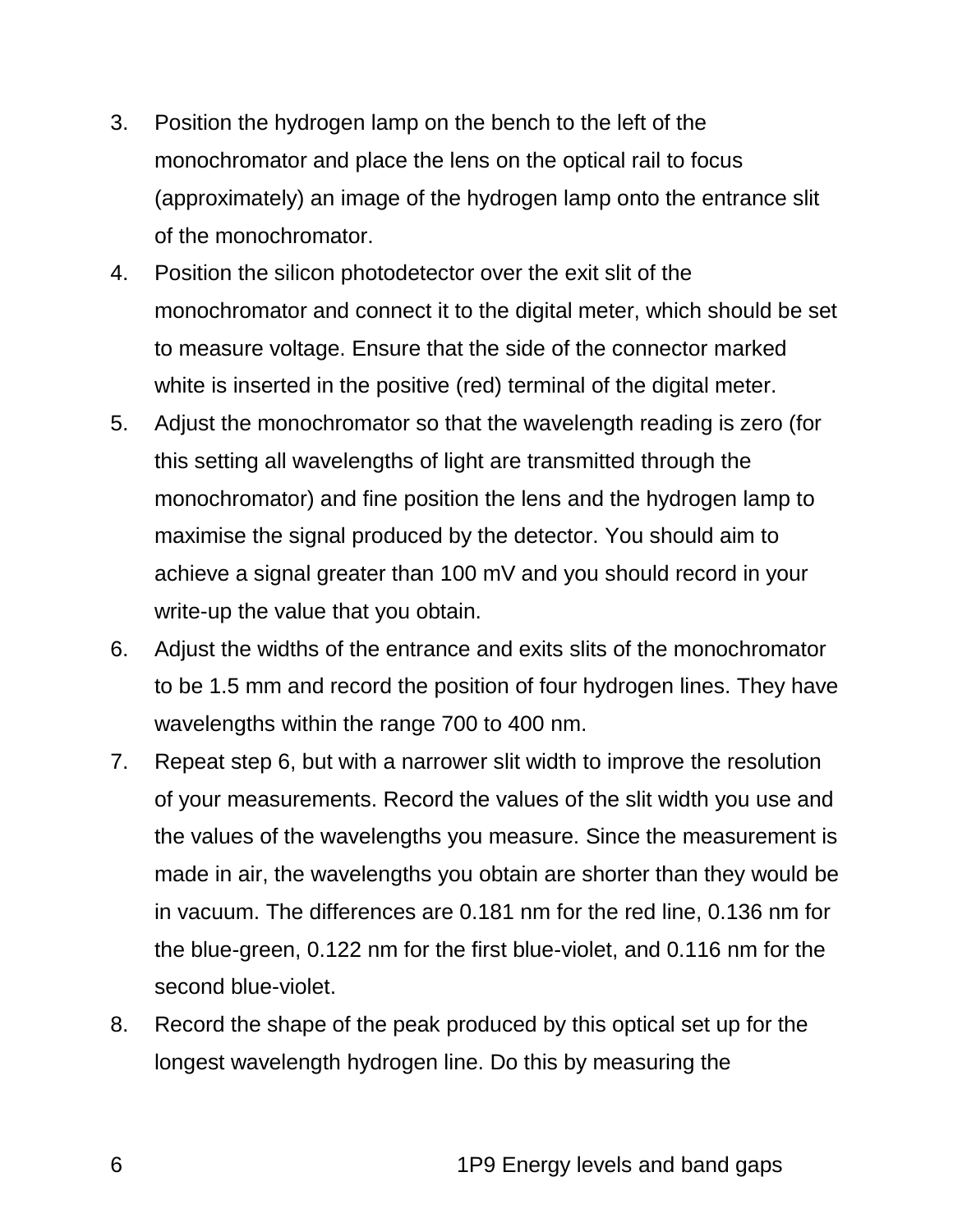photodetector output as a function of wavelength. Use the best resolution you can obtain.

According to the Bohr theory, the wavelengths emitted by the hydrogen atom are given by the formula:

$$
\frac{1}{\lambda} = R_{H}\left(\frac{1}{n_{1}^{2}} - \frac{1}{n_{2}^{2}}\right)
$$

where  $R_H$  is the Rydberg constant for hydrogen and  $n_1$  and  $n_2$  are integers with  $n_2 \ge n_1+1$ . Plot graphs with 1/ $\lambda$  on the y-axis and  $\left({\sqrt[n]{n_1^2-1/n_2^2}}\right)$ 2 1/*n*-2 - 1/*n*-2 ) on the xaxis. Use values of  $n_1 = 1$ , 2 and 3 to plot three graphs with  $n_2 = n_1 + 1$ ,  $n_2 =$  $n_1 + 2$ ,  $n_2 = n_1 + 3$ ,  $n_2 = n_1 + 4$  for each graph. You should plot your measured values for the wavelengths of the red, blue-green, first blue-violet and second blue-violet lines to correspond to the points with  $n_2 = n_1 + 1$ ,  $n_2$  $= n_1 + 2$ ,  $n_2 = n_1 + 3$ ,  $n_2 = n_1 + 4$  respectively. By inspection of these graphs and by considering the equation given above deduce which atomic transitions are responsible for each spectral line you have measured. (**Hint**: only one of the graphs you have plotted represents the physical processes taking place.) Calculate the value of  $R<sub>H</sub>$  from your graph and estimate the error. (**Hint:** consider the largest and smallest values for *R<sup>H</sup>* which are consistent with your data. How did you arrive at these values?) Compare your value with the tabulated value, which is

$$
R_H = (1.096775854 \pm 0.000000082) \times 10^7 \text{ m}^{-1}
$$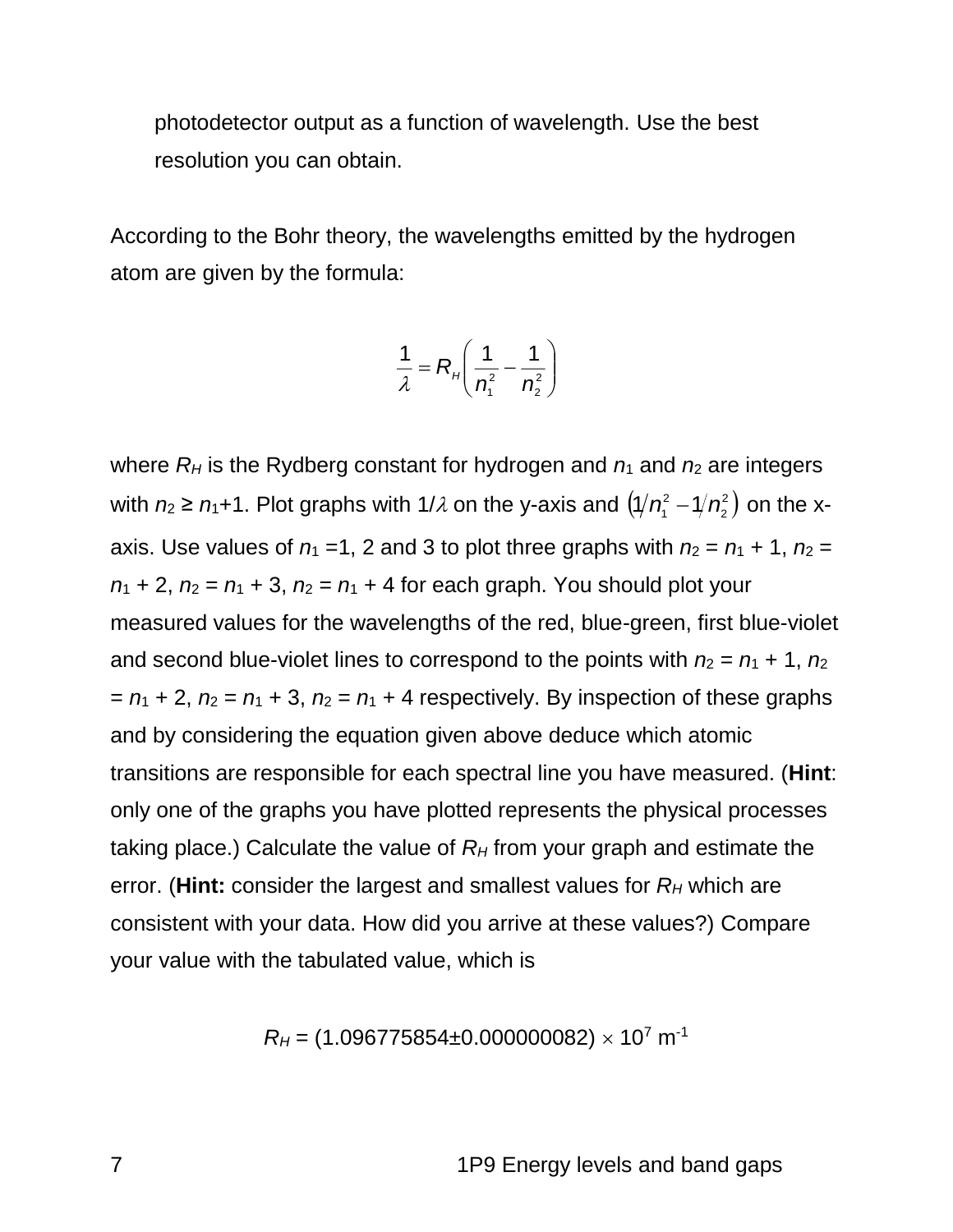Deduce the ionisation energy for a hydrogen atom. Give your answer in electron volts (eV) where  $1 \text{ eV} = 1.6022 \times 10^{-19} \text{ J}.$ 

#### **2. Emission and absorption of light by a semiconductor**

#### **a) Emission spectrum of the blue LED**

- 1. Position the silicon photodetector over the exit slit of the monochromator and connect it to the digital meter.
- 2. Connect the LED to the LED power supply ensuring correct polarity of connections.
- 3. Mount the LED in the LED holder provided and secure in place using the grub screw.
- 4. Mount the LED holder onto the optical rail and by sliding the holder along the optical rail move the LED to within ~1mm of the monochromator slit.

**CAUTION: The monochromator's slits are fragile. On no account should the LED be brought into contact with a slit. On no account should the slit width (adjusted by the micrometer) be set greater than 2mm.**

- 5. Optimise the position of the LED by adjusting the fine positioning stages on the LED holder to maximise the signal produced.
- 6. Obtain the emission spectrum of the LED by measuring the potential produced by the photodetector as a function of the wavelength setting of the monochromator. You may assume that the output of the photodetector is proportional to the photon flux incident on it and that it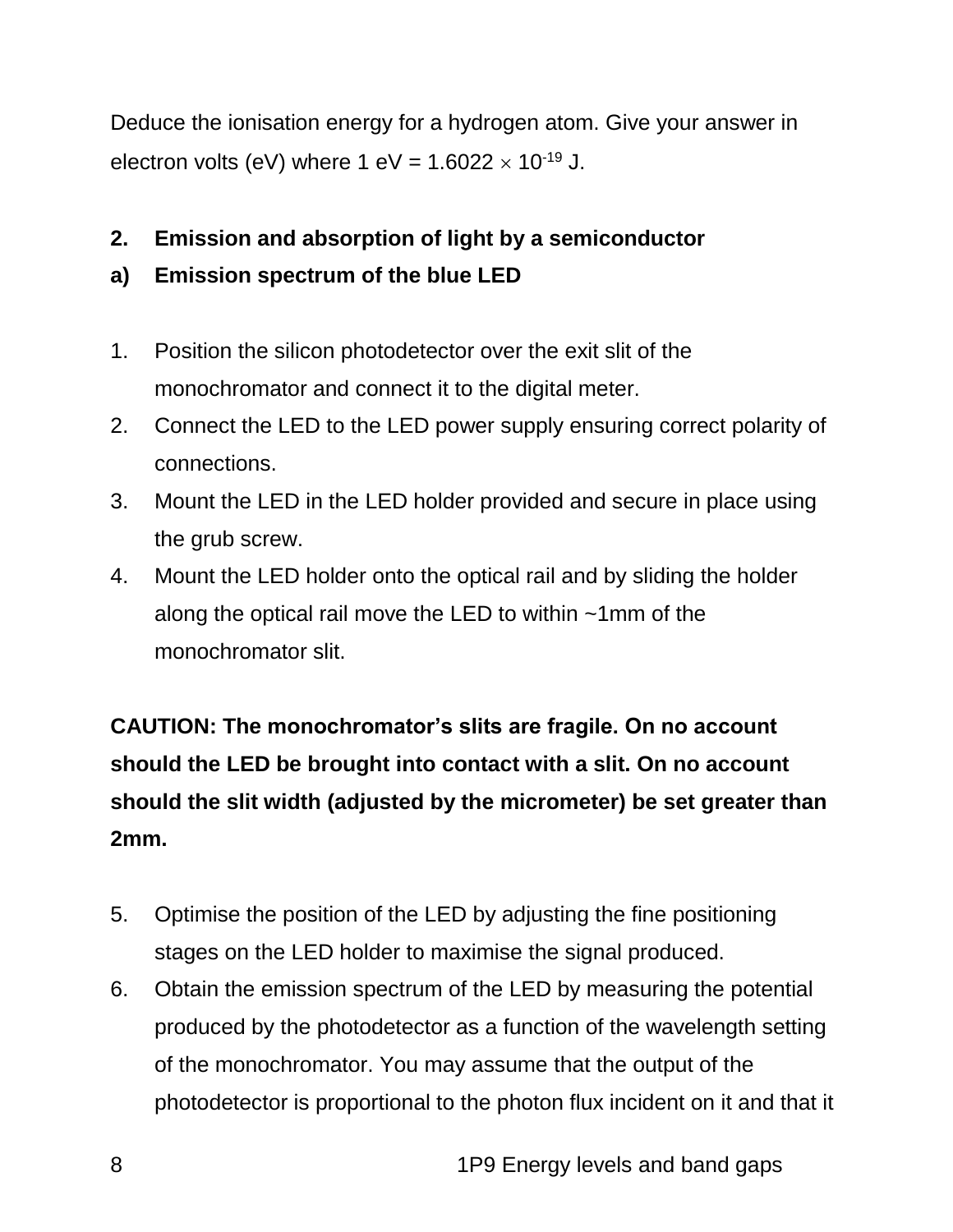is independent of wavelength for the range of wavelengths investigated in this experiment. Select the appropriate slit width so that your measurements have sufficient signal and good spectral resolution.

#### **b) Absorption: the photocurrent spectrum of the blue LED**

**Note:** In this section you will be measuring very small currents and any movement near the input leads to the digital meter will cause electrical noise to be generated. This may make your readings unstable.

- 1. Set the monochromator slit width to be  $250 \mu m$ .
- 2. Align the LED at the exit slit of the monochromator by sliding the holder along the optical rail, move the LED to within ~1 mm of the monochromator slit. Connect the LED to the digital meter to measure voltage.
- 3. Place the tungsten halogen light source and lens on the optical rail. Adjust the heights of the source and the lens so that their centres coincide with the centre of the monochromator slit. Position the monochromator and source so that the slit and filament are separated by ~20 cm and move the lens so that an image of the bulb is produced on the monochromator slit.
- 4. Set the monochromator to 430 nm and carefully re-adjust the source, lens and LED to maximise signal. You may have to adjust the height of the LED slightly. You should aim to achieve a reading of greater than 20 mV.
- 5. Measure the photocurrent produced by the LED as a function of the wavelength of light incident on it. (**Note:** This measurement is performed by using the voltage reading mode of the meter and works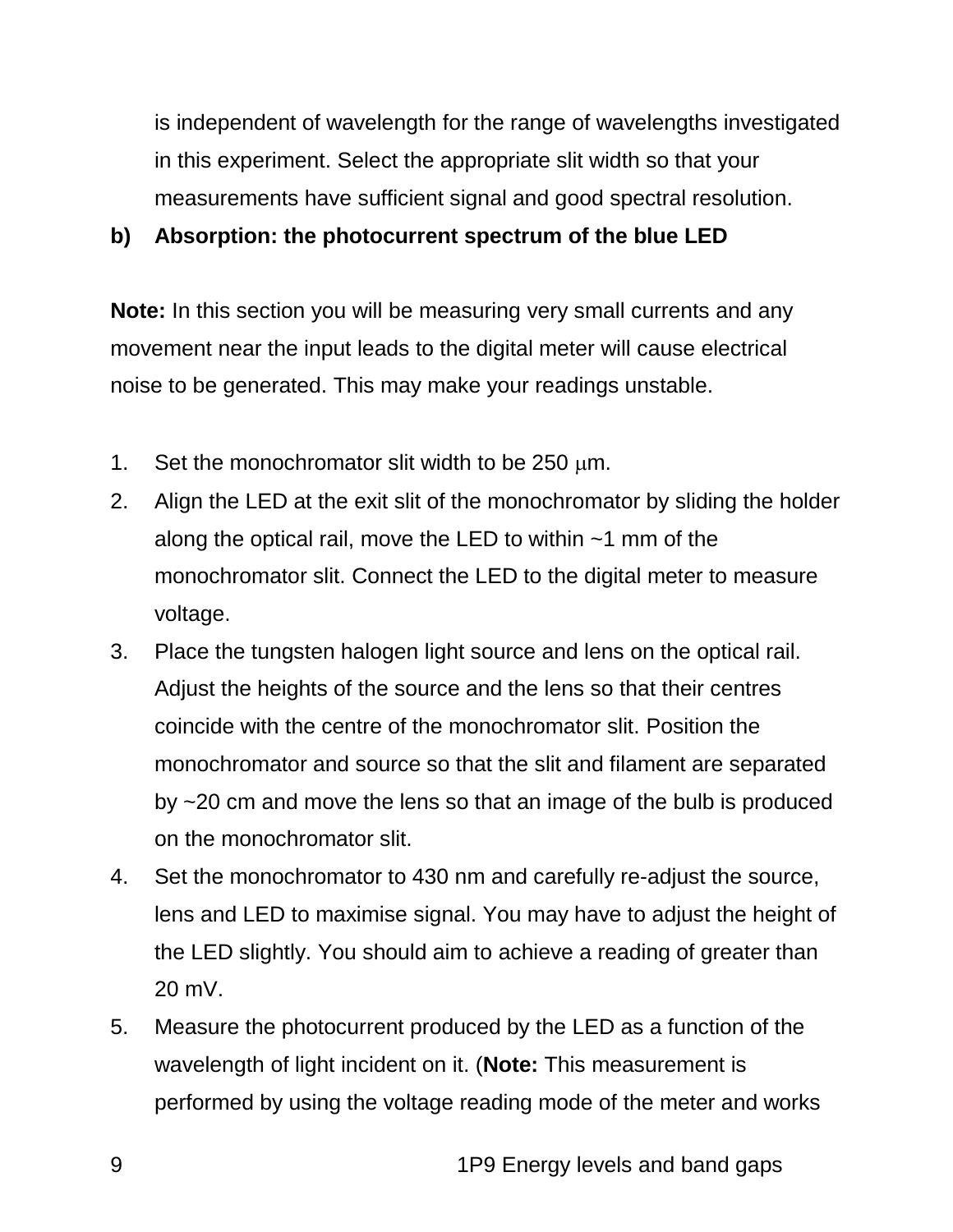because the input impedance of the meter is 10 MΩ. Thus, for example, a photocurrent of 10<sup>-9</sup> A produces a voltage reading of 10 mV).

- 6. Replace the LED with the silicon photodetector and measure, as a function of wavelength, the intensity of light produced by the halogen bulb at the exit slit of the monochromator. Do this for the same range of wavelengths used to characterise the behaviour of the LED.
- 7. Use the data obtained in step 6 above, concerning the wavelength dependence of the intensity of light at the exit slit, to produce an accurate absorption spectrum of the LED.

**Note:** In the absorption spectrum you may detect small oscillations in the photocurrent reading as a function of wavelength. The period of these oscillations is approximately 3 nm. They are not due to the fundamental processes of light emission and absorption in semiconductors, but arise from the way in which the LED is fabricated. You need not include an explanation of these in your write-up.

#### **3. Emission and absorption of light by a "white LED"**

Repeat Section 2 for the "white LED" obtaining both emission and absorption spectra. (You do not need to repeat step 6.)

## **Rough timetable**

**Day 1**:

Measure the emission spectrum of hydrogen.

Observe the hydrogen emission spectrum directly using spectrometer. Measure the emission spectrum of the blue LED.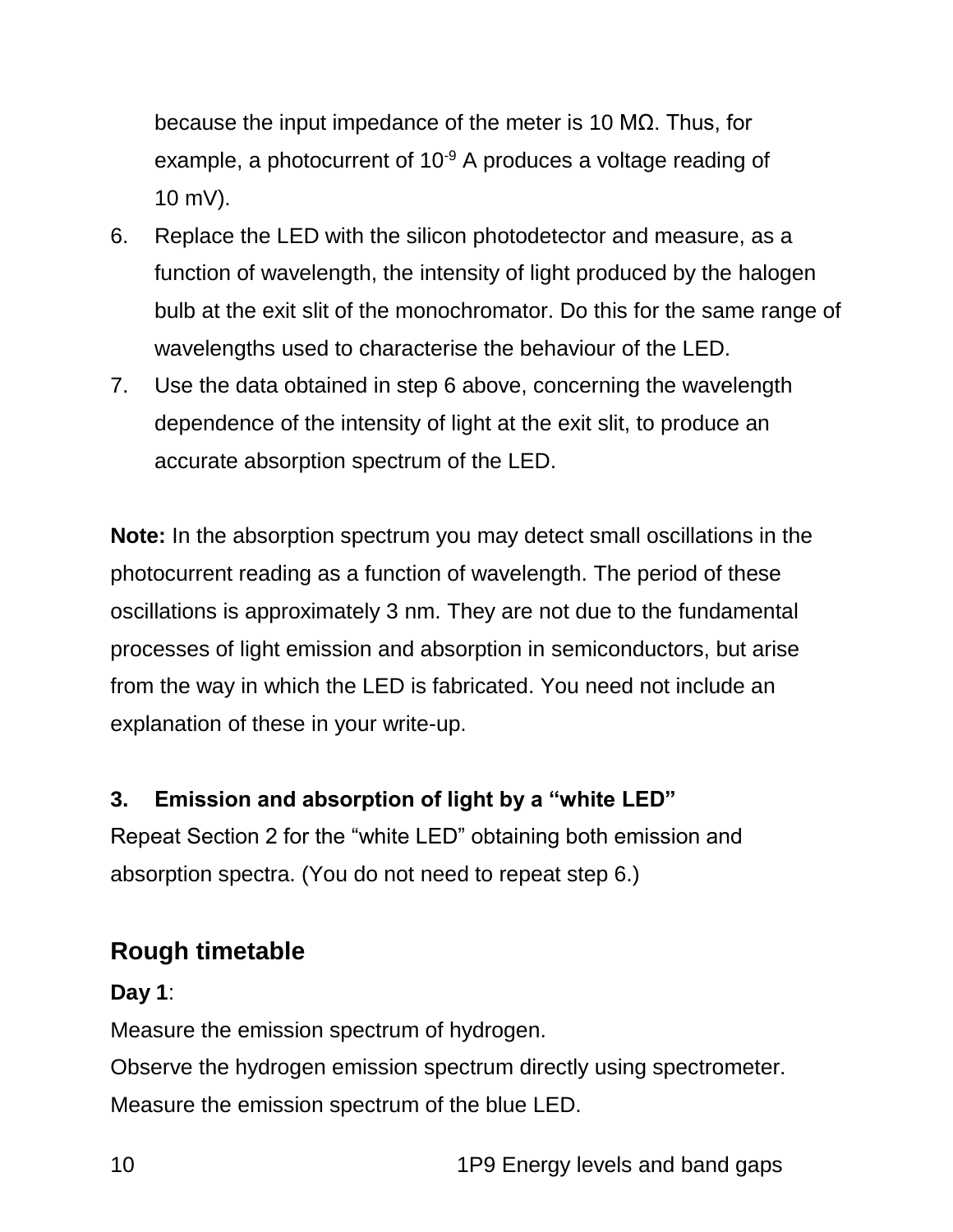#### **Day 2**:

Measure the absorption of light by the blue LED. Measure the emission and absorption spectra of the "white LED".

# **What should be in the lab notebook write-up**

- 1. You should provide answers to the questions asked in these Guide Notes and should deduce  $R_H$  and the ionisation energy of hydrogen. Include estimates of the error in each. Include in your write-up the plot you obtained of the shape of the longest wavelength hydrogen peak. Discuss to what extent the shape of the peak might represent the width of the energy levels you are measuring and the characteristics of the monochromator you are using.
- 2. You should plot emission and photocurrent (absorption) spectra for the blue LED as a function of energy (in eV). You should comment on the shape of the photocurrent and emission spectra and describe how these provide evidence for bands of energy levels and also for a band gap in the distribution of allowed energy levels. In particular you should consider the following:

Photocurrent spectrum:

- Why is there no photocurrent produced for photon energies less than  $-2.65$  eV?
- Which transitions occur to produce a photocurrent for photons with energies greater than the band gap?

You may like to answer these points with the help of arrows marking the electron transitions on band diagrams.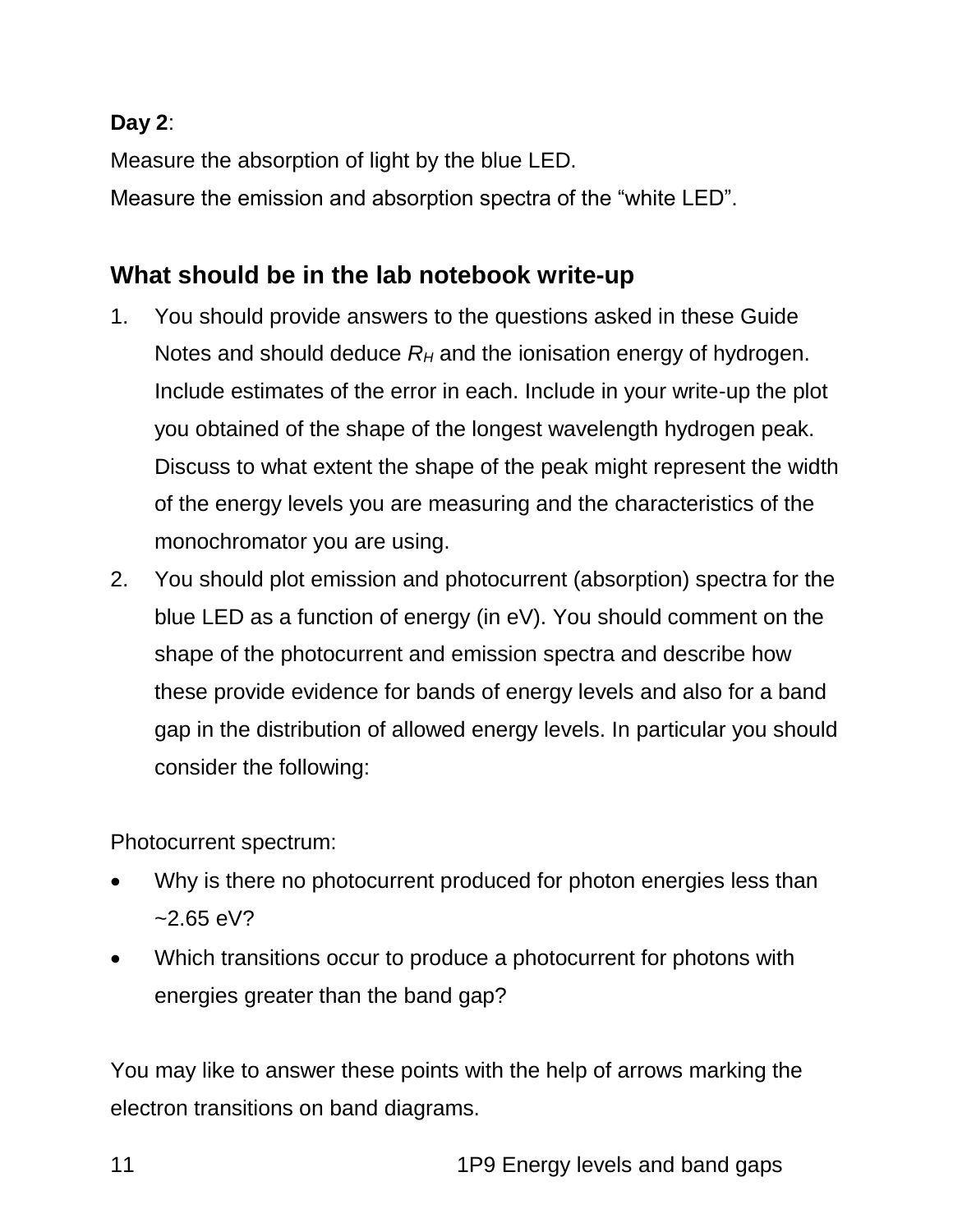Emission spectrum:

- Why is very little emission observed for energies more than a few kT greater than the band gap energy?
- Why is there a "tail" in the emission spectrum towards lower energies?
- Why is there no emission at energies much less than the band gap?
- 3. Use the emission and absorption spectra of the "white LED" to deduce by what means the white light is generated. In doing this you should consider the following:
- Inspect the emission spectrum to deduce how many different emitting materials are used in the manufacture of the "white LED". Estimate the peak emission wavelength of each material.
- Use the absorption spectrum to deduce which one(s) of these produce a photocurrent in the leads connected to the device.
- Try to think of methods by which each of the materials in the device may be excited to emit light which are consistent with what you have deduced above.

(The relation between the energy of a photon  $E$ , and its wavelength  $\lambda$ , is given by  $E = hc / \lambda$ , where *h* and *c* are respectively Planck's constant and the speed of light. The band gap energy for this GaN based LED at 300 K is ~2.67 eV, and 1 eV is equivalent to  $1.6 \times 10^{-19}$  J).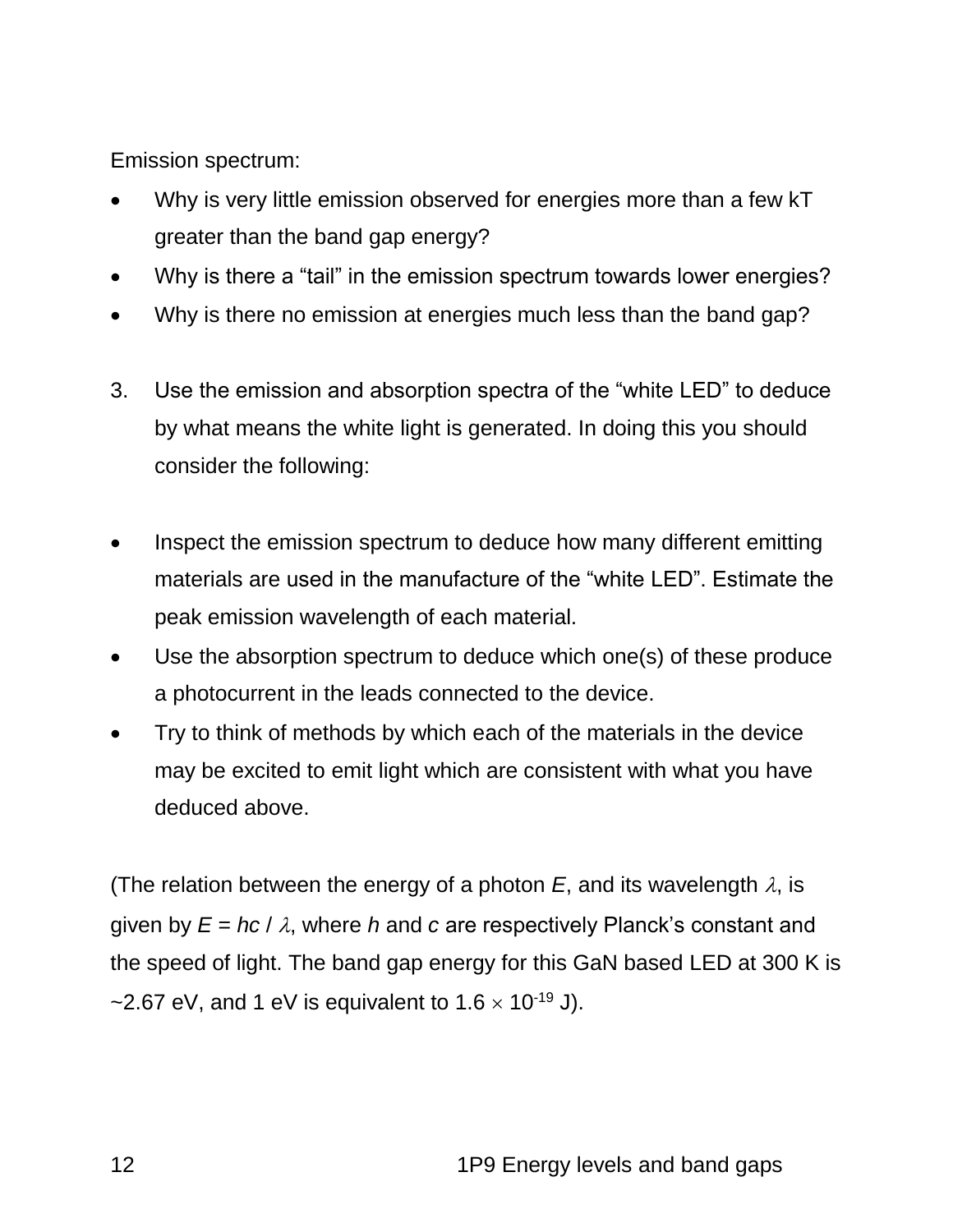#### **Appendix: Optoelectronic properties of semiconductors.**

A very brief summary of features relevant to this practical.

In a perfect crystalline semiconductor the allowed energy levels are arranged into bands with a gap in electron energy separating the highest energy band full of electrons from the lowest energy band empty of electrons. These bands are termed the valence and conduction bands respectively. When such material is excited, either thermally or by photons of sufficient energy, electrons are promoted from the full valence band into the conduction band. This process leaves a "hole", that is an allowed energy level in the valence band which is not now occupied by an electron, and also an electron in the conduction band. The hole, which represents the absence of an electron in an otherwise full or nearly full band can be thought of as a positively charged particle similar to an electron but with opposite sign charge, see Figure 1. Both the hole in the valence band and the electron in the conduction band are free to move and so are able to conduct electrical current. Once created they may move off in different directions through the semiconductor. It is a good approximation that any photon, which has energy greater than or equal to the band gap, will produce an electron hole pair when absorbed by a semiconductor.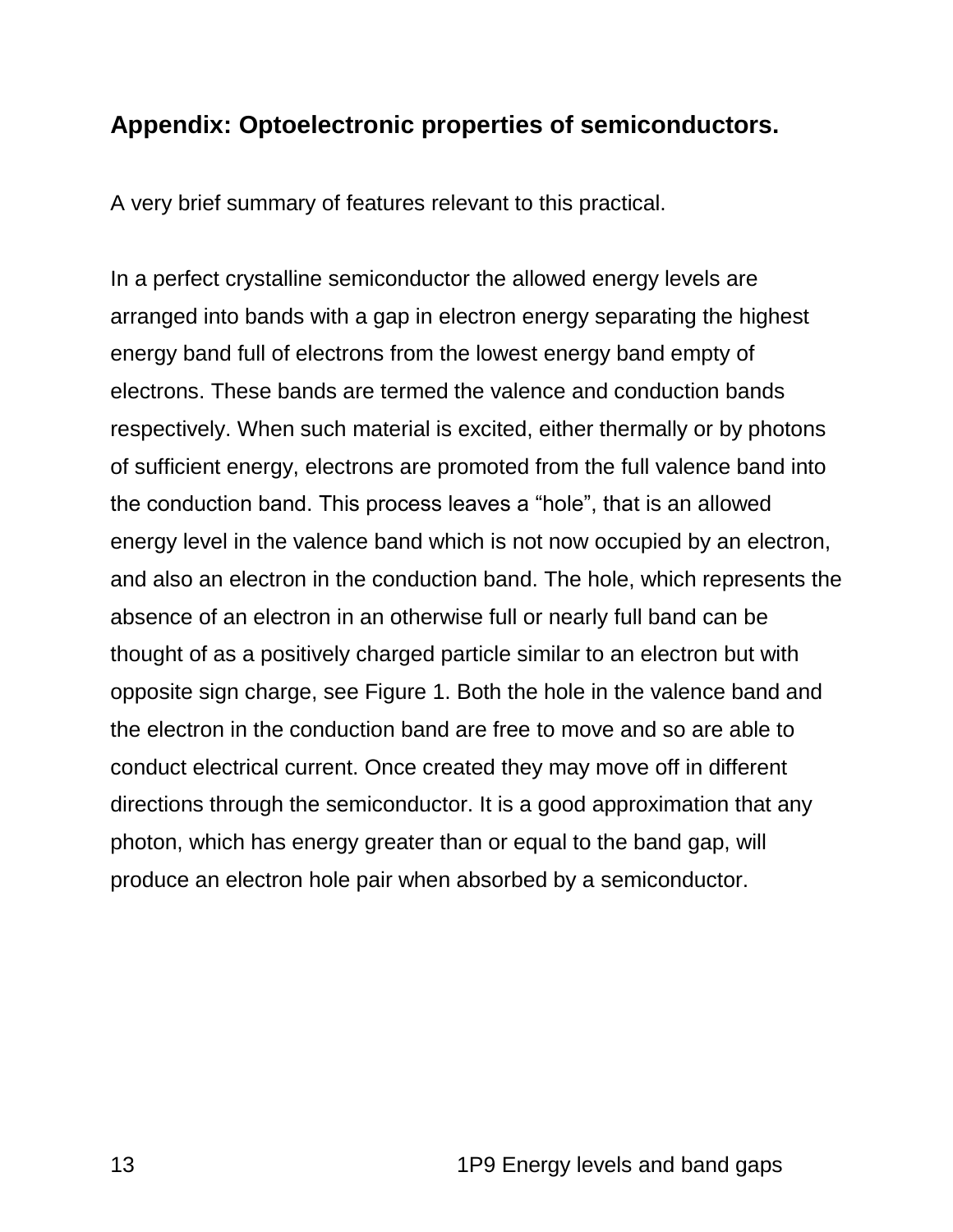

**Figure 1.** Valence and conduction bands for a perfect semiconductor crystal showing an electron in the conduction band and a positively charged hole in the valence band. If the electron and hole recombine an energy  $E_g$ will be liberated.

If an electron in the conduction band subsequently comes to the same position in the crystal as a hole in the valence band, a process termed recombination can take place. This is a process whereby the electron "falls" into the hole and annihilates it. That is to say the electron makes the transition from the conduction band to the empty state in the valence band and liberates the energy difference between the two states. This energy may be given off in the form of a photon which will have an energy equal to the difference between the two states, which for an electron close to the bottom of the conduction band and a hole close to the top of the valence band will be approximately equal to the band gap energy. In practice, at room temperature, one or more phonons (a phonon is a quantised lattice vibration) are normally also produced and hence the photon energy is less than otherwise expected by an amount equal to the energy of the phonons produced. In GaN a typical phonon energy is ~0.05 eV. Thus, in summary, when an electron and hole meet they may recombine and a photon may be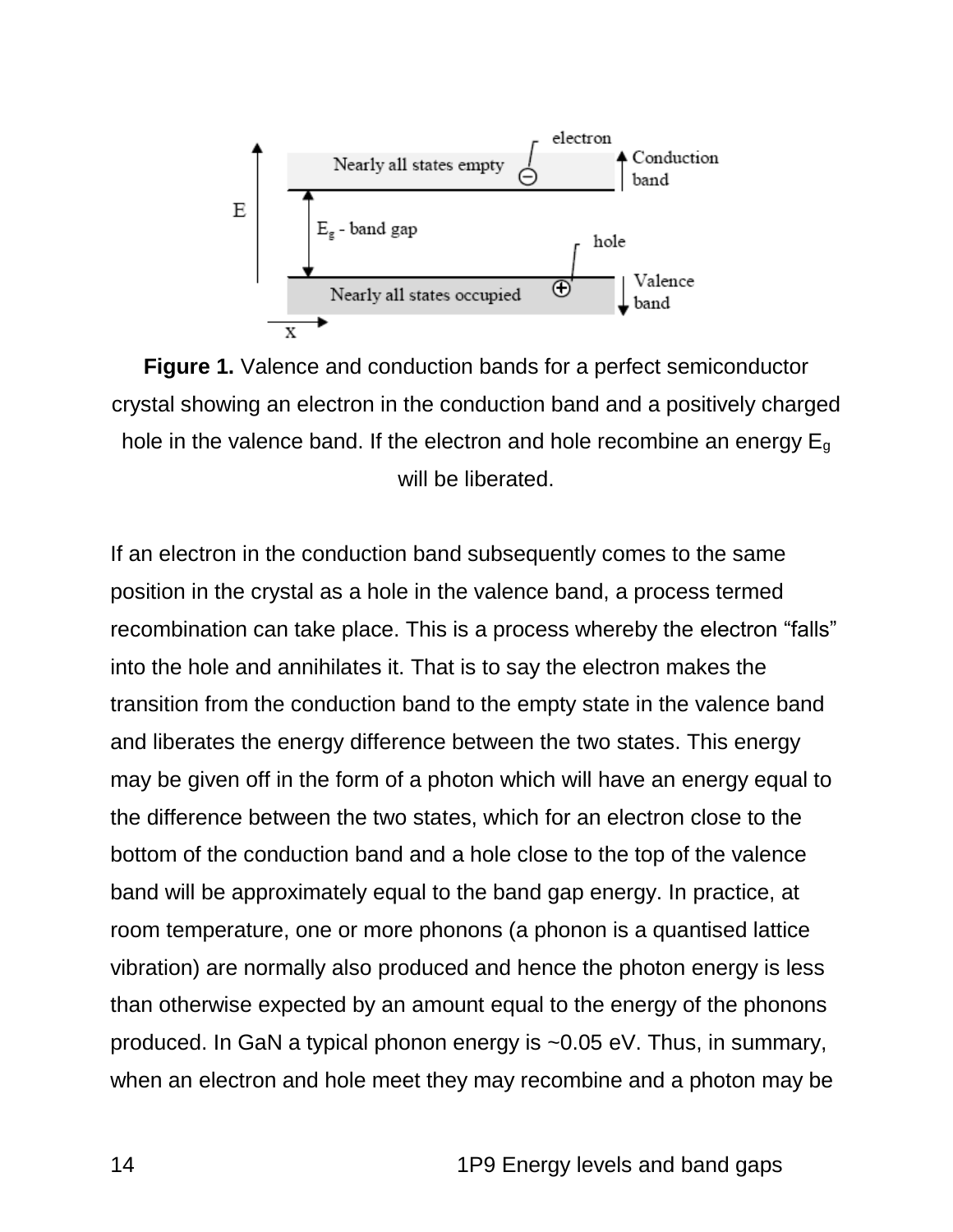emitted, the energy of the photon depending on the energy difference between the two states and also on the number of phonons also produced.

In light emitting diodes (LEDs), semiconducting material is used which contains very small quantities of impurities which have the effect of acting as doping atoms. Depending on the nature of the impurity this generates material which contains either an excess of holes or an excess of electrons in the conduction band, over the concentrations that would otherwise be present. Such material is termed p-type or n-type material respectively. An LED consists of a junction between a region of p-type and a region of ntype semiconductor; see Figure 2. When an LED is operated, a voltage is applied to the junction such that some of the electrons in the conduction band of the n-type material flow into the p-type region of the device where there is a high concentration of holes, whilst some of the holes in the p-type region flow into the n-type material where there is a high concentration of electrons in the conduction band. Under these circumstances the electrons in the p-type material and the holes in the n-type material rapidly recombine with carriers of the opposite sign, and in an LED substantial amounts of light are emitted.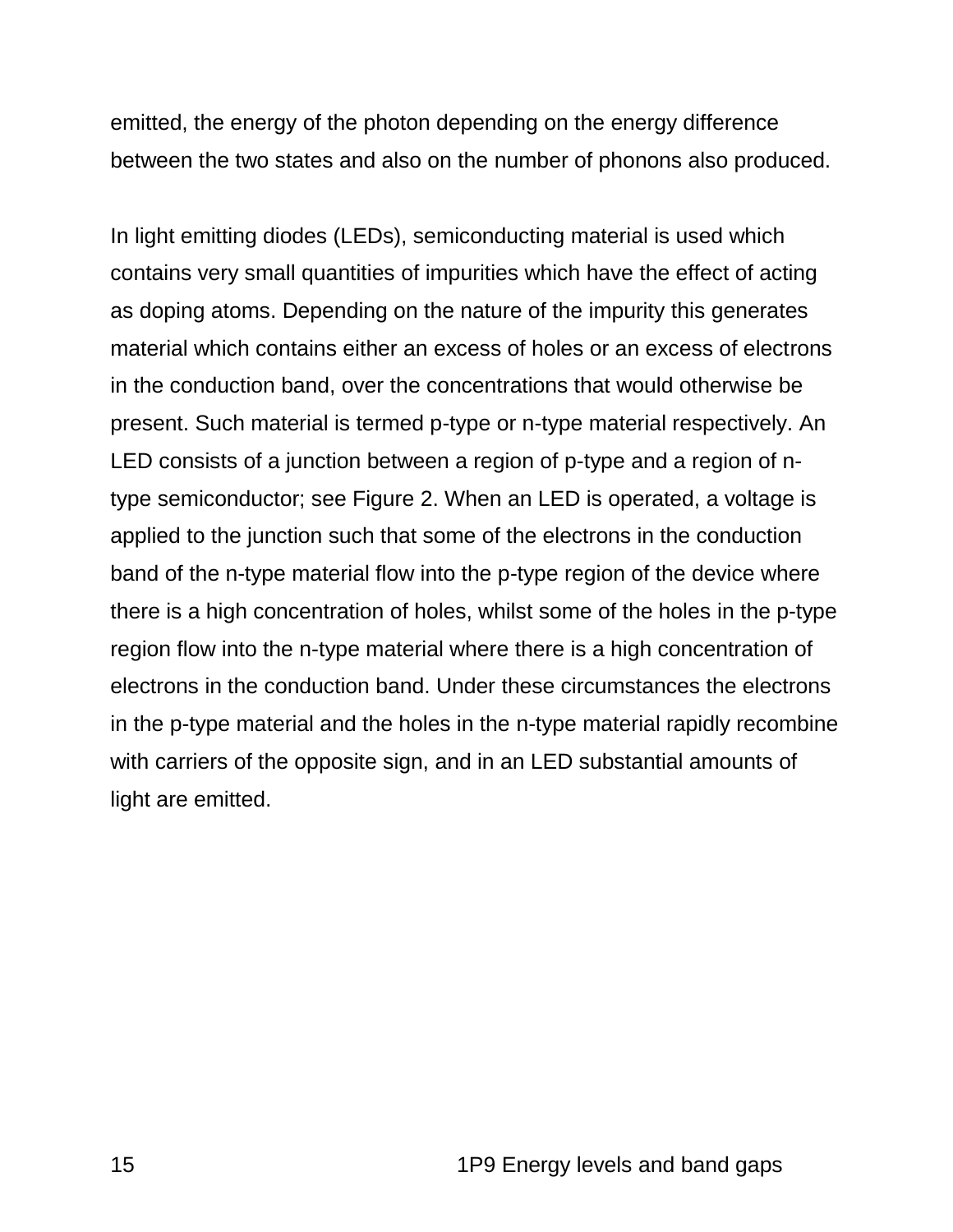

**Figure 2.** A schematic diagram of a p-n junction in an LED. The p-type material contains an excess of holes and the n-type an excess of electrons in the conduction band. When an external potential is applied the carriers move, recombining near the junction and so emit light.

It is a feature of p-n junctions that if excess electron hole pairs are present and no external voltage is applied, then the electrons at the edge of the junction will try to move into the p-type material and the holes at the edge of the junction will try to move into the n-type material. If the two sides of the junction are connected together in an external circuit, then at steady state the current flowing through the junction and hence external circuit is proportional to the density of excess carriers at the junction which is in turn proportional to the rate at which they are being excited. Thus, in the present practical, the current flowing through the 10 MΩ resistor, and hence the potential across it, is proportional to the rate at which electron hole pairs are created at, or close to, the junction. When the carriers are created by light the current is called the photocurrent.